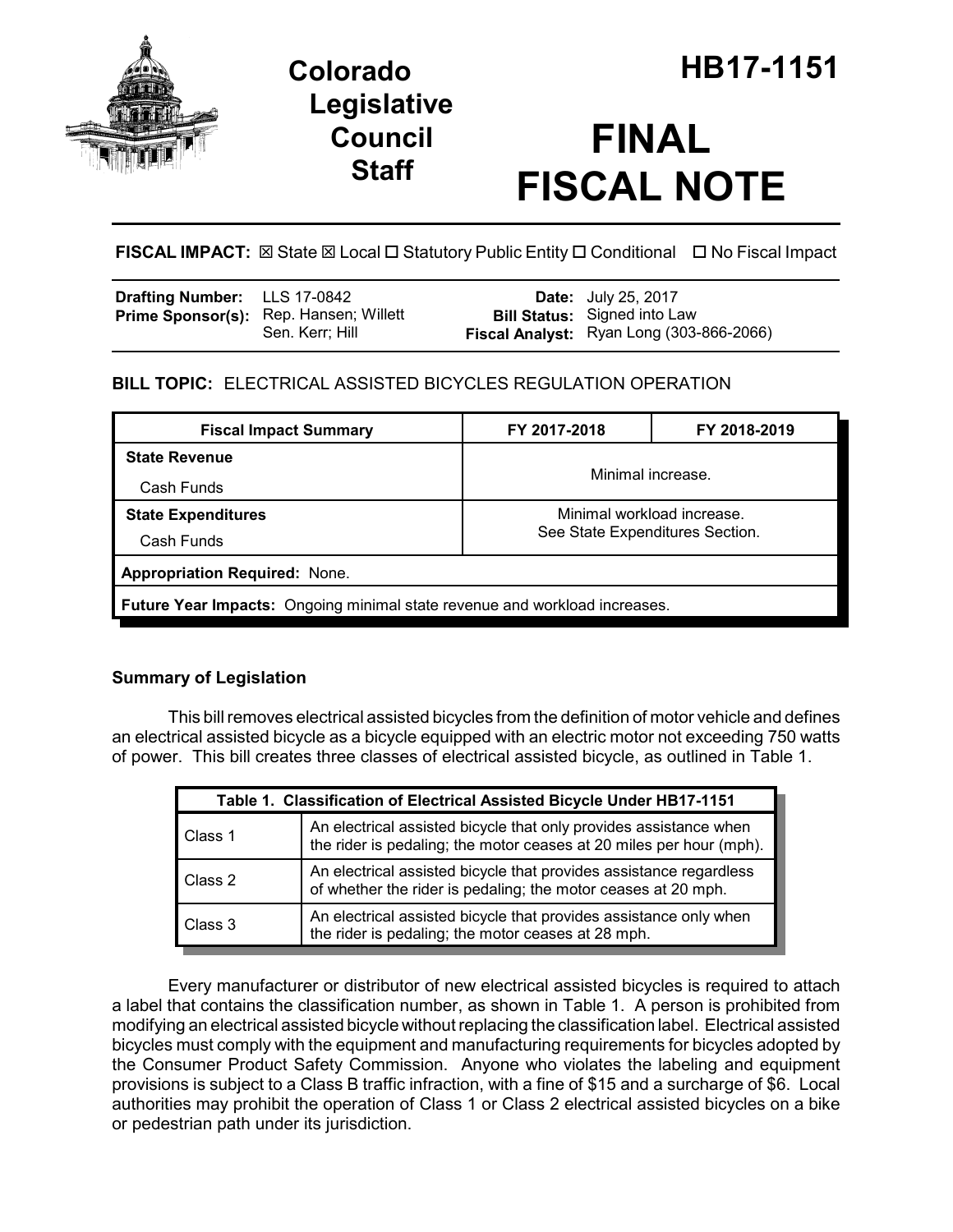July 25, 2017

#### **Comparable Crime**

Legislative Council Staff is required to include certain information in the fiscal note for any bill that creates a new crime, changes the classification of an existing crime, or changes an element of the existing crime that creates a new factual basis for the offense. Between February 2014 to February 2017, there were 60 convictions under the bicycle and personal mobility device equipment law. Of this number, there were 52 males, 5 females, and 3 for which gender information was not available; 46 were Caucasian, 7 were African American, 3 were Hispanic, 1 was Asian, and 3 were classified as other/unknown. These convictions included convictions for bicycles, electrical assisted bicycles, and segways.

#### **State Revenue**

Beginning in FY 2017-18, this bill may minimally increase fee revenue to the Judicial Department and state traffic fine revenue to the Highway Users Tax Fund (HUTF), of which the State Highway Fund in the Colorado Department of Transportation receives 65 percent.

#### **State Expenditures**

Beginning in FY 2017-18, workload in the Judicial Department will minimally increase to hear Class B traffic infractions under this bill. The department's workload model estimates that one county court judicial officer can process 30,207 infractions in a year. This fiscal note assumes that additional convictions pursuant to the provisions in this bill will be minimal; therefore, this workload increase will be minimal and no change in appropriations is required.

#### **Local Government Impact**

Beginning in FY 2017-18, this bill may minimally increase local government revenues and workloads, as discussed below.

*Local governments.* Costs and workload may increase for local governments who adopt policies related to electrical assisted bicycle use on pedestrian and bike trails.

*HUTF fine revenue*. This bill may minimally increase local government HUTF revenue beginning in FY 2017-18. HUTF revenue generated by traffic fines is distributed to counties (26 percent) and municipalities (9 percent) for transportation needs.

*District attorneys*. District attorneys may experience a minimal workload increase related to individuals cited for the Class B traffic infraction under this bill.

*Denver County Court.* The Denver County Court, which is managed and funded by Denver City and County, may experience a minimal revenue and workload increase for traffic cases.

*Municipal courts*. The bill may also result in a minimal revenue and workload increase for municipal courts, to the extent these courts have adopted the model traffic code.